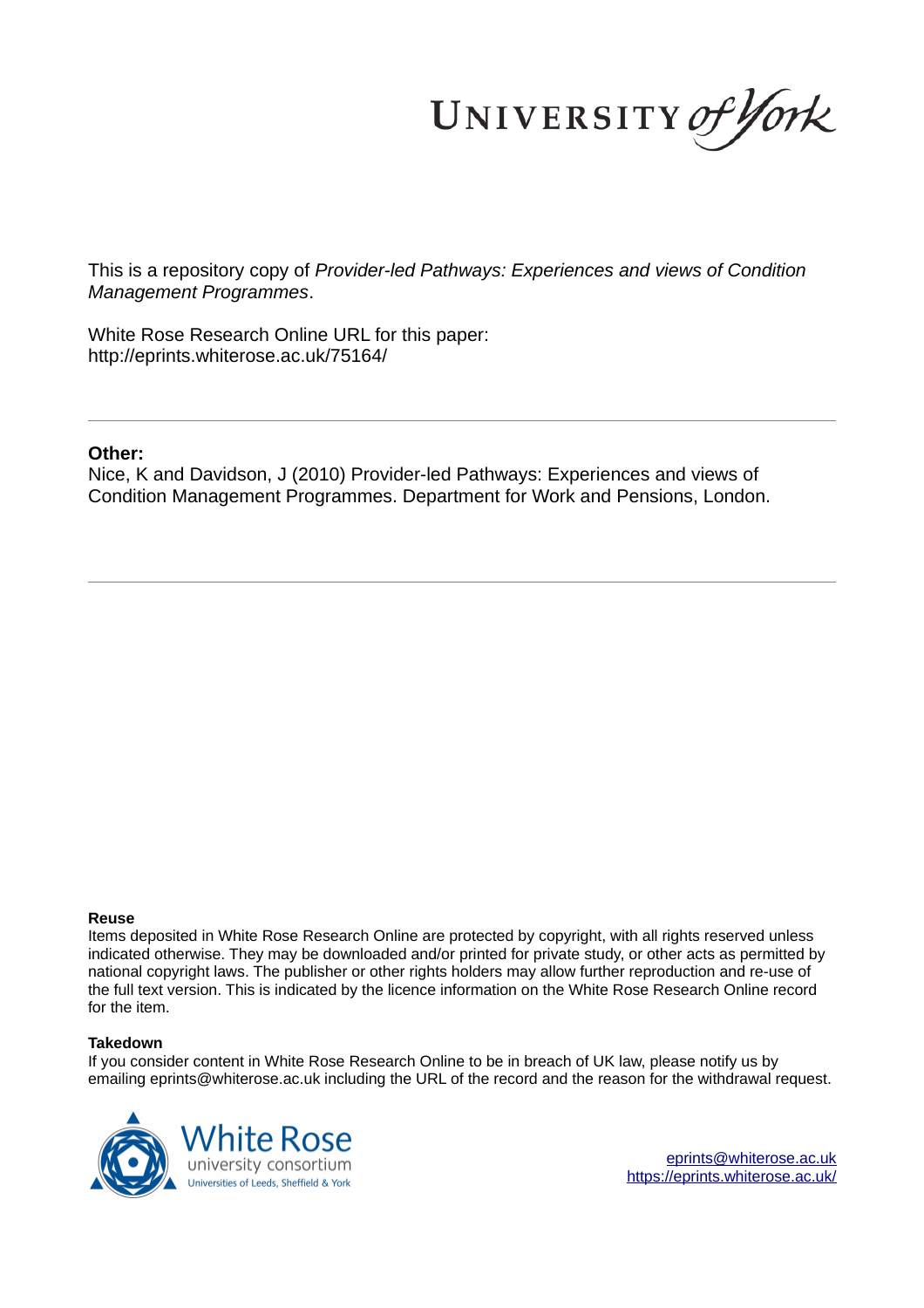

**By Katharine Nice and Jacqueline Davidson** 

# **Background**

Department for<br>Work and Pensions

The report presents the findings of a qualitative study which explored staff and clients' experiences and views of supplying and using Condition Management Programmes (CMP) within Provider-led (PL) Pathways districts. The research was commissioned by the Department for Work and Pensions (DWP) and was carried out by the Social Policy Research Unit in collaboration with the National Centre for Social Research in 2009. The research methods involved a scoping exercise in each of the four study locations, providing information about CMP delivery arrangements and identifying key personnel for research interviews. This was followed by individual and group interviews with ten Pathways managers, 15 Pathways advisers and 14 CMP practitioners, and individual in-depth interviews with 36 CMP participants.

The study was designed and conducted around the following broad objectives:

- To understand how CMPs were designed and delivered in different areas, including the process of introducing CMP to clients, making referrals to CMP, monitoring performance, and developing relationships and contacts between Jobcentre Plus, Pathways advisers, CMP practitioners and clients.
- To explore CMP participants' experiences of learning about CMP and attending CMP sessions, their experiences of support received outside CMP, their views about the support offered through CMP and any impacts it may have made.

# **Key findings**

#### *Organisation and structure of the CMPs*

In keeping with the 'black box' contract design, the organisation and structure of CMP varied over the study areas in ways which might have a bearing on how provision was experienced by staff and clients.

CMP provision was either contracted out or provided in-house by Pathways providers. In some areas, CMP staff shared offices with Pathways staff. There were also differences in the qualifications and experiences of CMP practitioners which made a difference as to whether they were able to offer therapeutic or non-therapeutic interventions. Some problems were reported by providers in staff recruitment and retention at the time of the research interviews. Also, relatively low pay afforded to practitioners was expected to affect the ability to retain staff over the long term.

The content and format of CMP sessions varied as some programmes only provided either group or individual sessions, while in some areas clients had a choice. In some areas, the content of these sessions focused on a range of physical and mental health conditions and in some, they were primarily focused on mental health. Some providers only delivered generic content while others sought to tailor support towards individuals' needs.

Download this and other research reports free from http://research.dwp.gov.uk/asd/asd5/rrs-index.asp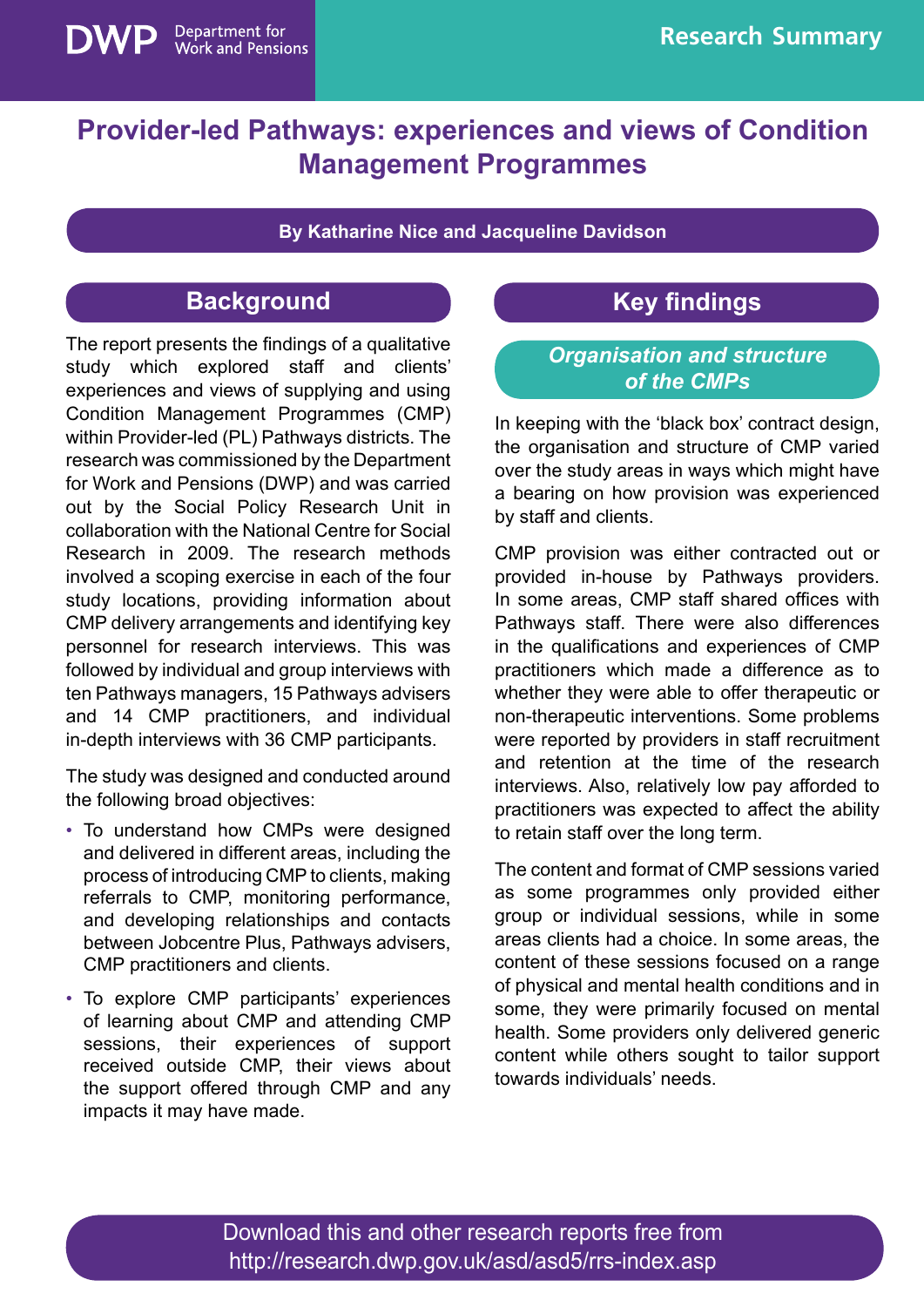### *Learning about CMP and the referrals process*

Clients learned about CMP from various different sources including staff from providers and Jobcentre Plus, and from social networks. A range of positive responses were reported by people on hearing about CMP. Their reasons for participating in CMP included wanting to get well and back into a 'normal' routine, wanting to get paid work and to get help with their health conditions.

However, both clients' and practitioners' accounts indicate that clients did not always fully understand the nature of the provision. Staff felt that some people had not understood that participation was voluntary or had unrealistic expectations about what CMP could deliver, such as expecting to be 'cured' or receive support indefinitely.

Some inappropriate referrals from Pathways advisers were reported by CMP practitioners (for example, people with severe mental health conditions). The physical proximity of Pathways advisers and CMP practitioners was seen as helpful for establishing good communication with each other and making appropriate referrals.

Some people experienced delays in accessing CMP and there was a view from advisers that people lost trust and motivation as a result. CMP staff explained that long waiting lists for joining the programme had built up due to staff shortages or the lack of adequate space in CMP premises.

### *Experiences of CMP delivery*

The ability of CMP staff to be open, honest, non-judgemental and to demonstrate expertise in sessions were seen by all concerned as being crucial to client engagement. Though individually tailored support was found to be particularly helpful, group sessions were also perceived as valuable in providing opportunities for social interaction and encouraging mutual support.

Unhelpful aspects of CMP for some people included negative interactions with staff and finding that sessions were held in inappropriate locations or buildings. There was also evidence that CMP did not meet everyone's needs, particularly for people who had severe health conditions or whose primary health condition was physical.

CMP staff differed in the extent to which they focused on work within CMP sessions, with some having a distinct focus on paid work and some only introducing it when it seemed appropriate for the individual client. Participants' responses to the focus on work differed depending on their motivation to work. For example, people looking for work-oriented support were happiest when work seemed the main focal point of CMP sessions.

Client non-attendance was a concern in all of the study areas. Reasons for not attending, identified by clients and practitioners, included individuals' attitudes or circumstances, delays in accessing provision, finding sessions irrelevant or experiencing practical barriers like travel problems.

CMP managers and practitioners described various forms of staff support and supervision, which was found to be particularly helpful where staff were dealing with a range of clients' circumstances, where there was open access to managers, and where colleagues were able to support each other. There were some indications that practitioners with clinical backgrounds wanted more clinical supervision beyond what was available.

### *Linking CMP to other Pathways services and support from other sources*

There was variation in whether Pathways advisers attempted to continue clients' work focused interviews (WFIs) during the time they were taking part in CMP. Some advisers perceived that they were not allowed to defer WFIs even if this meant they could combine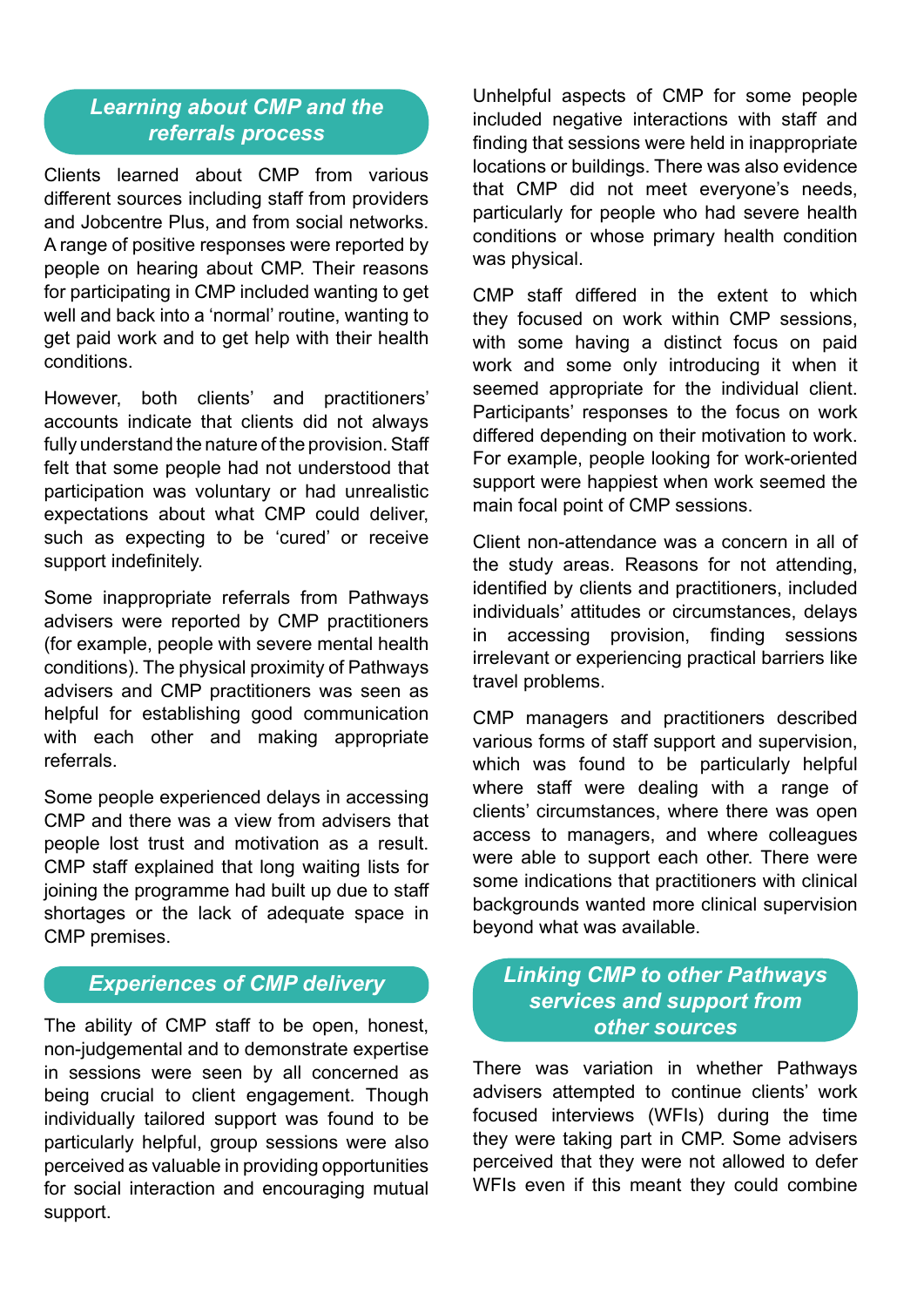interviews with client progress made on CMP, whilst other advisers felt able to defer interviews as appropriate.

The ending of CMP sessions could be emotionally upsetting for clients, particularly if it was perceived as early and abrupt. There were differences in how, and if, people were referred back to Pathways advisers by CMP practitioners after CMP sessions had finished.

For CMP clients with little or no support outside of Pathways and CMP, other organisations and services that CMP practitioners (and advisers) could signpost them to are potentially important. There were intentions among providers to develop more joined up working with external health services and other organisations. However, limited availability of low cost or free counselling services and problems in identifying information about appropriate local services were seen as barriers for being able to do so effectively.

### *Views on the impact and performance of CMP*

Managers' and practitioners' views about CMP performance were generally positive, even though most providers were in the early stages of developing performance targets and measuring outcomes.

For some clients, attending CMP had helped to initiate and enhance their progress towards paid work, such that some had taken steps towards work such as searching for jobs, taking up training or gaining paid employment. For many, CMP had resulted in increased confidence and motivation which along with learning more about how to manage their health conditions seemed to help people to feel more ready for work. Even for those people considered to be furthest from paid work, improvements in wellbeing could be achieved, which were regarded by staff as a first step in removing barriers to work.

CMP was not able to help all clients, however. Some clients said that participating in CMP had made no difference to them, or that the impacts made were limited or negative. Overall, the findings suggest that improvements in managing chronic pain or improving mobility were harder to achieve and did not appear to be targeted in programmes where none of the interventions focused on providing support for physical conditions. The findings also show that personal circumstances (such as deteriorating health conditions) and certain aspects of delivery (for example, the content of CMP sessions seeming irrelevant to them in their situation, or staff leaving employment with the provider) could obstruct the potential for CMP to influence progress towards work or improvements in well-being.

The study suggests that some CMP outcomes are typically longer-lasting in part because of service delivery methods such as providing written information and advice that can be reviewed over time by clients. However, there were perceptions that where impacts were made during a short programme, or were not followed up with further support, these impacts could dissipate.

## **Conclusions and discussion**

On the whole the findings from this study were largely similar to those from studies of CMP within districts where Pathways is delivered by Jobcentre Plus (Barnes and Hudson, 2006; Warrener *et al.*, 2009; Ford and Plowright, 2009). For example, previous findings also suggest that advisers and CMP practitioners working together in close proximity can help to boost referral rates and improve the appropriateness of referrals (Barnes and Hudson, 2006); that continuity in staffing and practitioners' ability to empathise with people, as well as demonstrate expertise, is important (Warrener *et al.*, 2009); and that tailoring support to individual needs can be a significant help in resolving problems and helping clients achieve positive outcomes (Barnes and Hudson, 2006).